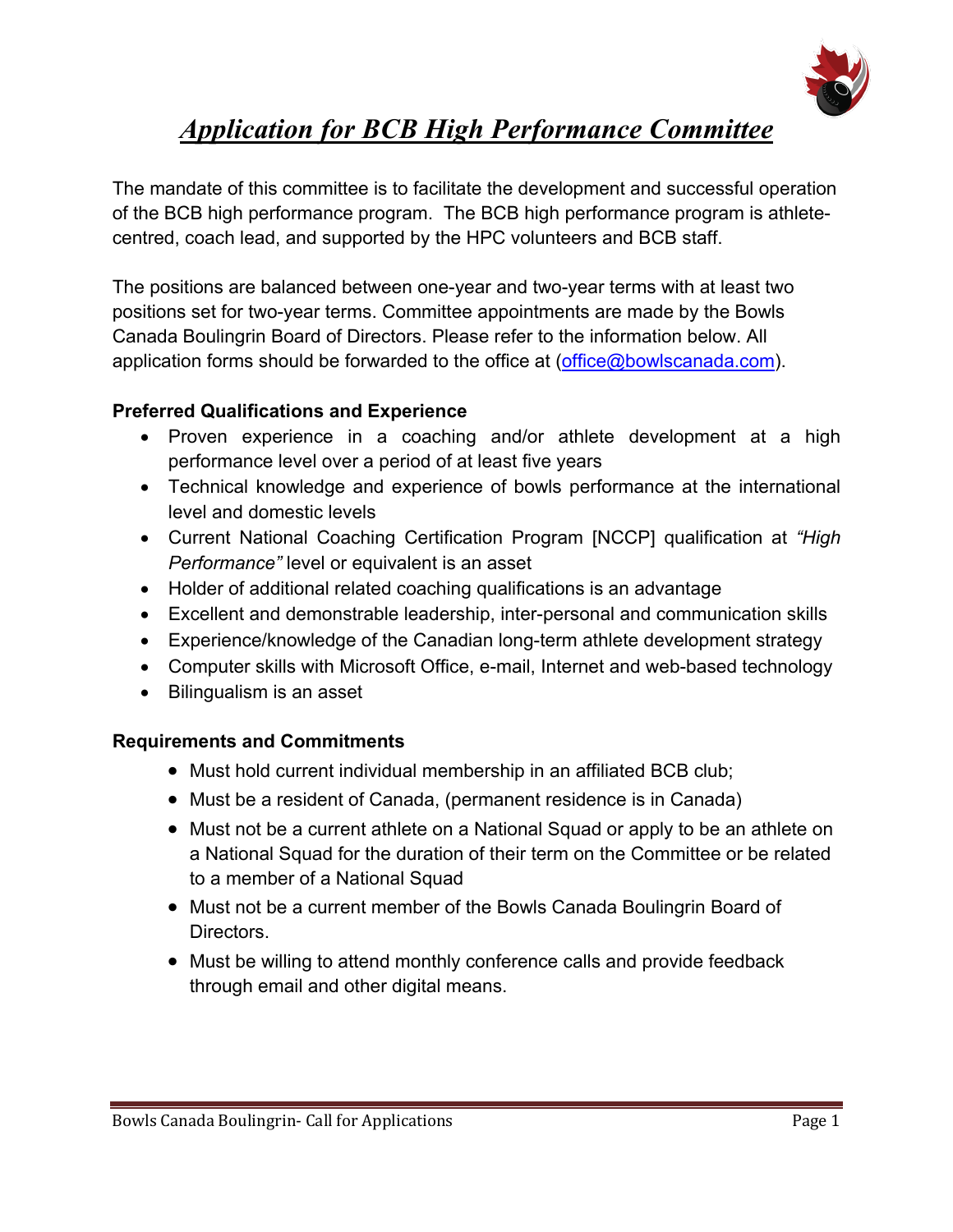

### **Description of Duties of the High Performance Committee**

- Provide expertise in the areas of high performance programming and planning to Bowls Canada Boulingrin.
- Oversee the development and monitoring of a high performance plan for BCB relevant to the Train to Excel and Train to Compete stages of the BCB Long-term Athlete Development framework.
- Conduct annual program evaluations to confirm that objectives of the high performance plan are being met and are achieving the desired results.
- Develop and approve the process and criteria to be used for the selection of the High Performance squads and specific National Teams for international tournaments and competition.
- Identify the National Selection Committee that will implement the selection criteria.
- Oversee the implementation of the process and criteria for selecting players to national squads and national teams for international tournaments and competition.
- Work with the Executive Director to implement administrative oversight for the high performance program, implementation of team agreements, and adherence to national team standards.
- Cooperate with the National Competitions, Officiating, and other BCB committees as needed to develop and implement the athlete development system with particular emphasis on the Train to Excel and Train to Compete stages of longterm athlete development.
- Develop and implement mechanisms by which the extended Bowls community understands the high performance programs, thereby contributing to the creation of a unified approach to high performance training and athlete development.
- With the Executive Director, develop the annual plan and budget for the high performance program for recommendation to the BCB Board of Directors for their approval.
- Ensure that materials and data developed regarding the BCB High Performance program are updated and shared with the BCB national office.